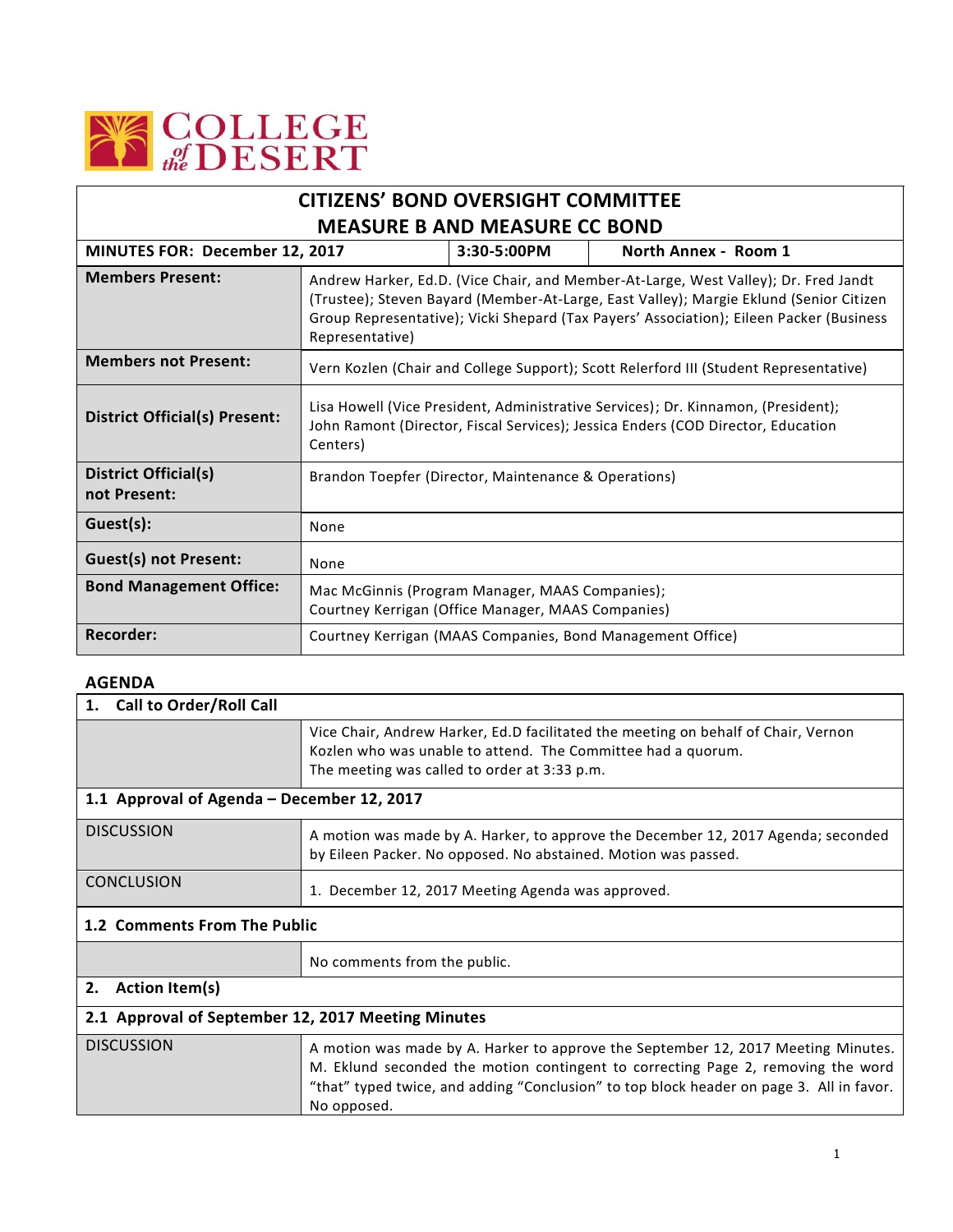| <b>CONCLUSION</b>                                                               | 1. September 12, 2017 Meeting Minutes were approved, with corrections to be made<br>on Page 2 and 3.                                                                                                                                                                                                                                                                                                                                                                                                                                                                                |                                     |                   |
|---------------------------------------------------------------------------------|-------------------------------------------------------------------------------------------------------------------------------------------------------------------------------------------------------------------------------------------------------------------------------------------------------------------------------------------------------------------------------------------------------------------------------------------------------------------------------------------------------------------------------------------------------------------------------------|-------------------------------------|-------------------|
| <b>ACTION ITEMS</b>                                                             |                                                                                                                                                                                                                                                                                                                                                                                                                                                                                                                                                                                     | <b>PERSON</b>                       | <b>DEADLINE</b>   |
|                                                                                 |                                                                                                                                                                                                                                                                                                                                                                                                                                                                                                                                                                                     | <b>RESPONSIBLE</b>                  | 12/30/17          |
| 1. Correct, finalize and publish the September 12, 2017 COC Meeting<br>Minutes. |                                                                                                                                                                                                                                                                                                                                                                                                                                                                                                                                                                                     | C. Kerrigan<br>Recorder             |                   |
| 3.0 Appointments:                                                               |                                                                                                                                                                                                                                                                                                                                                                                                                                                                                                                                                                                     |                                     |                   |
| 3.1 Welcome New Student Representative                                          |                                                                                                                                                                                                                                                                                                                                                                                                                                                                                                                                                                                     |                                     |                   |
| <b>DISCUSSION</b>                                                               | The new Student Representative, Scott Releford III was not present for the meeting.<br>L. Howell postponed and rescheduled the agenda item until the March 13, 2018<br>meeting.                                                                                                                                                                                                                                                                                                                                                                                                     |                                     |                   |
| <b>CONCLUSION</b>                                                               | 1. Committee's formal welcome to the new Student Representative was postponed to<br>March 13, 2018 meeting date.                                                                                                                                                                                                                                                                                                                                                                                                                                                                    |                                     |                   |
| <b>ACTION ITEMS</b>                                                             |                                                                                                                                                                                                                                                                                                                                                                                                                                                                                                                                                                                     | <b>PERSON</b>                       | <b>DEADLINE</b>   |
|                                                                                 |                                                                                                                                                                                                                                                                                                                                                                                                                                                                                                                                                                                     | <b>RESPONSIBLE</b>                  |                   |
| 1. Reschedule Agenda Item 3.1 to the March 13, 2018 meeting.                    |                                                                                                                                                                                                                                                                                                                                                                                                                                                                                                                                                                                     | C. Kerrigan<br>Recorder             | March 1, 2018     |
| <b>Follow Up Items</b><br>4.                                                    |                                                                                                                                                                                                                                                                                                                                                                                                                                                                                                                                                                                     |                                     |                   |
| 4.1 Bylaws                                                                      |                                                                                                                                                                                                                                                                                                                                                                                                                                                                                                                                                                                     |                                     |                   |
| <b>DISCUSSION</b>                                                               | L. Howell provided an update concerning the COC Bylaws. The Districts' bond council<br>revised the current Bylaws to include Bond Measure CC, and will be presented as a<br>Resolution to be adopted by the Board of Trustees on January 19, 2018. The revised<br>Bylaws will be furnished at the next COC meeting on March 13, 2018.<br>A. Harker inquired if the revised Bylaws would govern both Measure B & Measure CC.<br>L. Howell affirmed they would, and mentioned that language contained within<br>Measure CC designated the current COC Committee to provide oversight. |                                     |                   |
| <b>CONCLUSION</b>                                                               | 1. Bond Counsel revised the current Bylaws to include Bond Measure CC.<br>2. The revised Bylaws will be presented as a Resolution to the Board of Trustees in Jan.<br>2018.<br>3. Measure CC bond language included its oversight by COC members.<br>4. Revised Bylaws will be furnished to the Committee at the March 13, 2018 meeting.                                                                                                                                                                                                                                            |                                     |                   |
| <b>ACTION ITEM</b>                                                              |                                                                                                                                                                                                                                                                                                                                                                                                                                                                                                                                                                                     | <b>PERSON</b><br><b>RESPONSIBLE</b> | <b>DEADLINE</b>   |
| 1. Revised Bylaws to be furnished to members at March 13, 2018                  |                                                                                                                                                                                                                                                                                                                                                                                                                                                                                                                                                                                     | C. Kerrigan<br>Recorder             | <b>March 2018</b> |
| 4.2 West Valley Campus Update                                                   |                                                                                                                                                                                                                                                                                                                                                                                                                                                                                                                                                                                     |                                     |                   |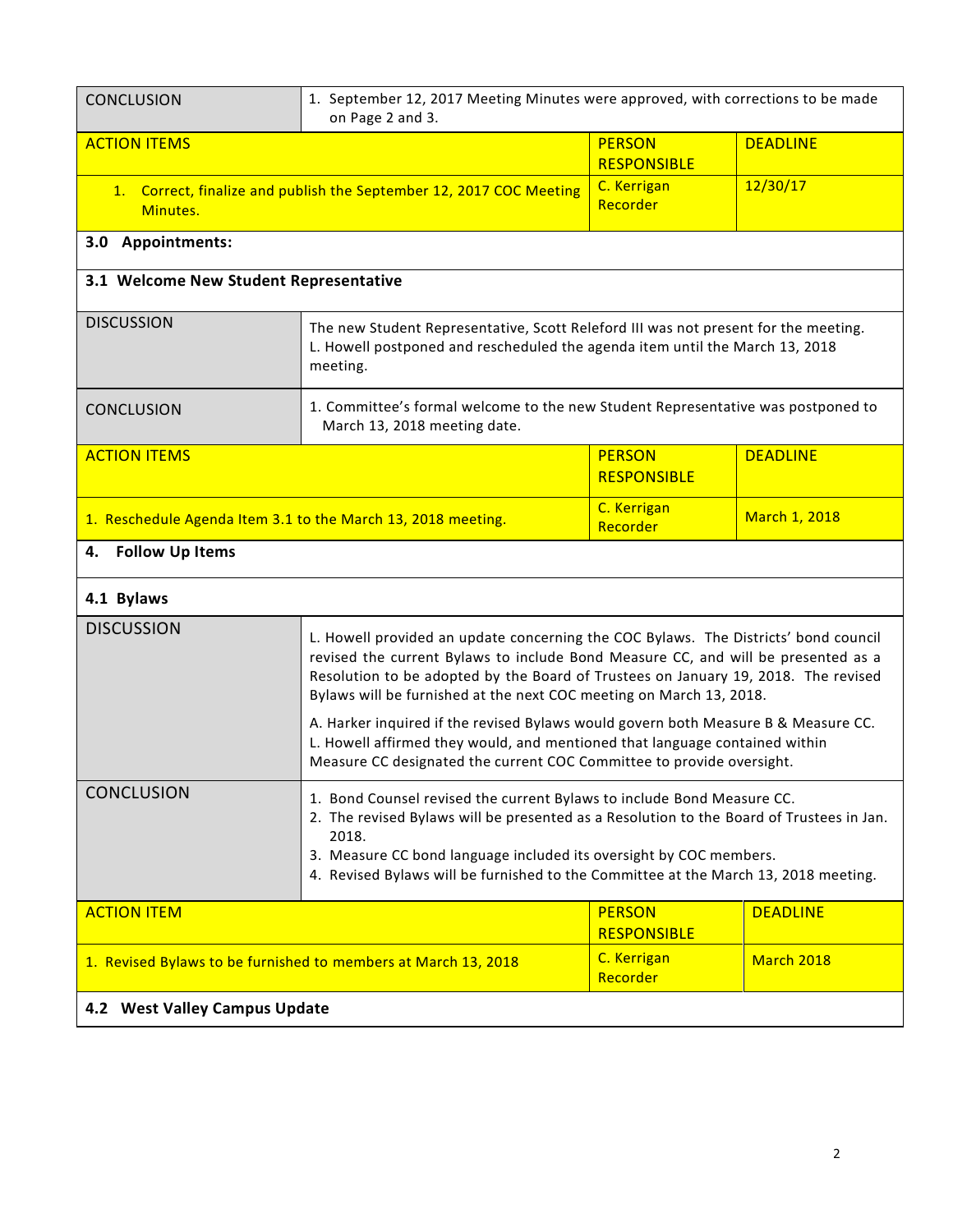| <b>DISCUSSION</b>                                                                                                               | L. Howell provided updates regarding the temporary West Valley Campus.<br>• Campus renamed to: "Temporary Palm Springs Campus"<br>• Campus site location changed to: 1300 E. Baristo Road, Palm Springs, CA<br>• The site is 8.4 acres, owned by Palm Springs USD and will be leased for 3 years<br>• Fencing around the campus has been installed<br>• A Security Office with full-time security guards will be stationed on campus<br>Campus completion will be Jan. 22, 2018, in time for Spring Semester 2018<br>101 on-site parking spaces will be available<br>• Close to public transportation; bus drop off is Sunrise & Baristo<br>District is taking extra steps to be a good neighbor for the community<br>• Enrollment numbers are expected to increase after the first semester<br>L. Howell also provided an update concerning the eminent domain process for the<br>Palm Springs Mall on Tahquitz Canyon & Farrell that will serve as the location for the<br>permanent Palm Springs Campus. The trial date was rescheduled to January 3, 2018,<br>and the court location was moved to the San Bernardino County Courthouse. Trial<br>could last up to 5 days. |                                     |                   |
|---------------------------------------------------------------------------------------------------------------------------------|-------------------------------------------------------------------------------------------------------------------------------------------------------------------------------------------------------------------------------------------------------------------------------------------------------------------------------------------------------------------------------------------------------------------------------------------------------------------------------------------------------------------------------------------------------------------------------------------------------------------------------------------------------------------------------------------------------------------------------------------------------------------------------------------------------------------------------------------------------------------------------------------------------------------------------------------------------------------------------------------------------------------------------------------------------------------------------------------------------------------------------------------------------------------------------|-------------------------------------|-------------------|
| <b>CONCLUSION</b>                                                                                                               | 1. The official name of the temporary campus was changed to: "Temporary Palm<br>Springs Campus".<br>2. The temporary campus is almost complete and will be open for 2018 Spring<br>Semester.<br>3. The site was attained by signing a 3 year lease with Palm Springs Unified School<br>District.<br>4. Site is close to public transportation and is secured by fencing and security guards.<br>5. Enrollment numbers are a little light now; expected to grow.<br>6. Eminent Domain trial date scheduled for January 3, 2018 and expected to last 5 days.                                                                                                                                                                                                                                                                                                                                                                                                                                                                                                                                                                                                                    |                                     |                   |
| <b>ACTION ITEM</b>                                                                                                              |                                                                                                                                                                                                                                                                                                                                                                                                                                                                                                                                                                                                                                                                                                                                                                                                                                                                                                                                                                                                                                                                                                                                                                               | <b>PERSON</b><br><b>RESPONSIBLE</b> | <b>DEADLINE</b>   |
| Add Eminent Domain updates to March 13, 2018 meeting agenda.<br>1.<br>Add updates regarding Temporary Palm Springs campus<br>2. |                                                                                                                                                                                                                                                                                                                                                                                                                                                                                                                                                                                                                                                                                                                                                                                                                                                                                                                                                                                                                                                                                                                                                                               | C. Kerrigan<br>Recorder             | <b>March 2018</b> |
| 4.3 Facilities Master Plan Update                                                                                               |                                                                                                                                                                                                                                                                                                                                                                                                                                                                                                                                                                                                                                                                                                                                                                                                                                                                                                                                                                                                                                                                                                                                                                               |                                     |                   |
| <b>DISCUSSION</b>                                                                                                               | L. Howell provided the following updates concerning the Facilities Master Plan efforts.                                                                                                                                                                                                                                                                                                                                                                                                                                                                                                                                                                                                                                                                                                                                                                                                                                                                                                                                                                                                                                                                                       |                                     |                   |
|                                                                                                                                 | • The District decided to elongate the process in order to receive more feedback<br>from Constituent Groups and to incorporate additional Faculty Needs<br>Assessments.<br>• A Task Force Group was created and 5 additional Faculty members were added<br>to the Facilities Advisory Group to work together before the first Draft is<br>developed.<br>• College-wide input will occur in Spring 2018<br>• Community involvement through open forum will take place after the first<br>draft<br>L. Howell concluded that the District understands the importance of the process and                                                                                                                                                                                                                                                                                                                                                                                                                                                                                                                                                                                          |                                     |                   |
|                                                                                                                                 | its financial investment in the future. The necessary steps are being taken to ensure<br>thorough feedback has been received.                                                                                                                                                                                                                                                                                                                                                                                                                                                                                                                                                                                                                                                                                                                                                                                                                                                                                                                                                                                                                                                 |                                     |                   |
| <b>CONCLUSION</b>                                                                                                               | 1. Process of the Facilities Master Plan slowed down to ensure all Constituent Groups<br>have been involved in the process.<br>2. A Task Force was created to ensure all feedback is received and considered.<br>3. Community involvement will occur after the first draft of report is developed.                                                                                                                                                                                                                                                                                                                                                                                                                                                                                                                                                                                                                                                                                                                                                                                                                                                                            |                                     |                   |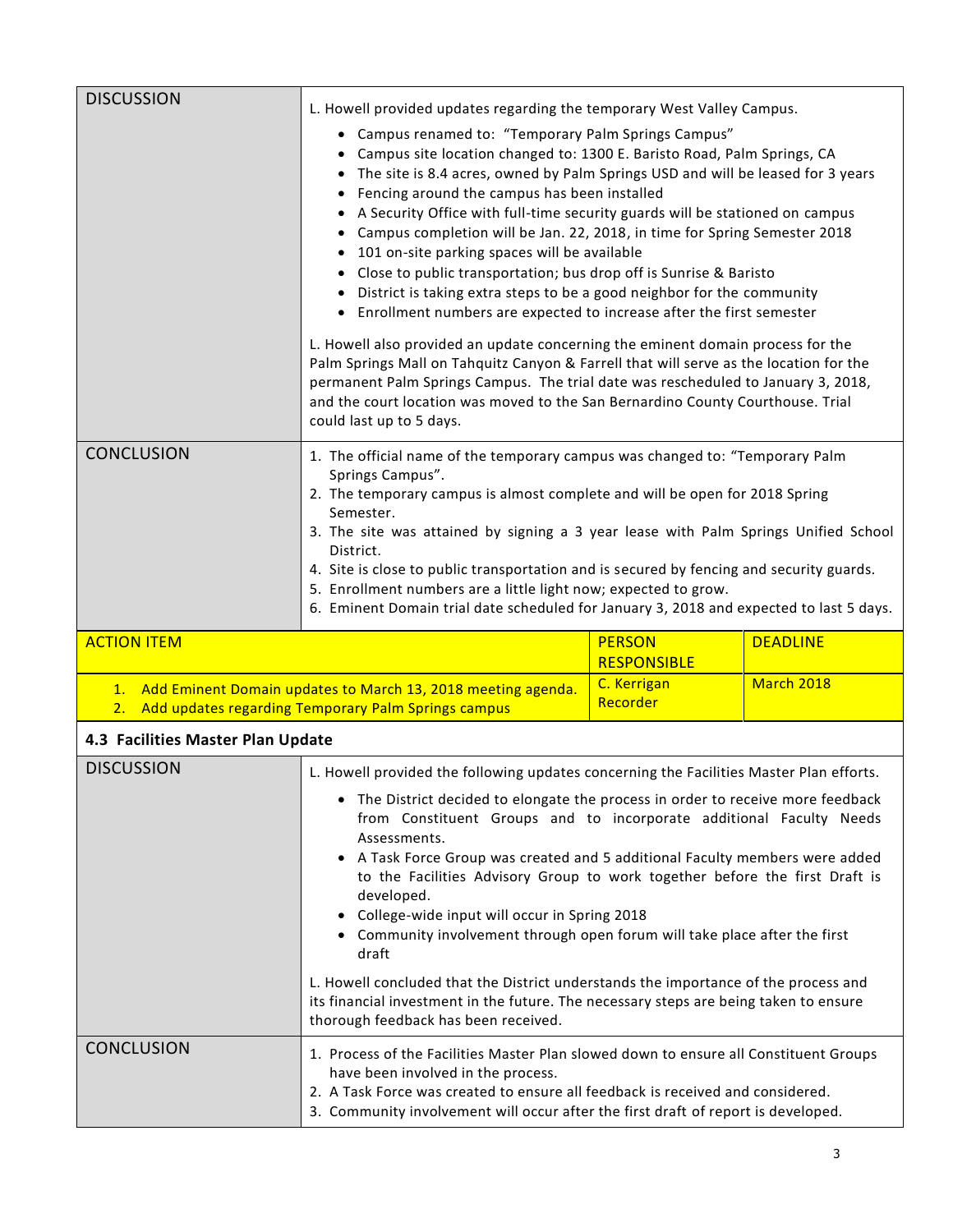| <b>ACTION ITEM</b>                                      |                                                                                                                                                                                                                                                                                                                                                                                                                                                                                                                                                                                                                                                                                           | <b>PERSON</b><br><b>RESPONSIBLE</b> | <b>DEADLINE</b> |
|---------------------------------------------------------|-------------------------------------------------------------------------------------------------------------------------------------------------------------------------------------------------------------------------------------------------------------------------------------------------------------------------------------------------------------------------------------------------------------------------------------------------------------------------------------------------------------------------------------------------------------------------------------------------------------------------------------------------------------------------------------------|-------------------------------------|-----------------|
| <b>None</b>                                             |                                                                                                                                                                                                                                                                                                                                                                                                                                                                                                                                                                                                                                                                                           |                                     |                 |
| 5.0 Reports                                             |                                                                                                                                                                                                                                                                                                                                                                                                                                                                                                                                                                                                                                                                                           |                                     |                 |
|                                                         | 5.1 2016-2017 Review DRAFT COC Annual Report and Distribution List                                                                                                                                                                                                                                                                                                                                                                                                                                                                                                                                                                                                                        |                                     |                 |
| <b>DISCUSSION</b>                                       | Draft copies of the 2016-2017 COC Annual Report and its Distribution List were<br>provided to the Committee. L. Howell asked for them to review and provide feedback<br>by Dec. 22, 2017. The final draft will be emailed to the Committee on Jan. 15 <sup>th</sup> ; then<br>will be finalized by the Graphic Artist. Distribution of the report is scheduled for end of<br>January or early February 2018. L. Howell confirmed the reports are sent by email that<br>contains a link to the Annual Report. The report will also be posted on the Districts'<br>Bond Site for public access.<br>L. Howell relayed that other Districts' COC Annual Reports are not as robust as ours and |                                     |                 |
|                                                         | inquired if the Committee would like to scale back their report next year. The consensus<br>of the Committee was to keep the report structure the same in a continuing effort to<br>show transparency to the community.                                                                                                                                                                                                                                                                                                                                                                                                                                                                   |                                     |                 |
| <b>CONCLUSION</b>                                       | 1. First draft of report was provided; Committee feedback due December 22, 2017.<br>2. Final draft with corrections will be emailed to the Committee on January 15, 2018.<br>3. Annual Report will be published by end of January or early February 2018.<br>4. Structure of the Annual Report to remain the same.                                                                                                                                                                                                                                                                                                                                                                        |                                     |                 |
| <b>ACTION ITEMS</b>                                     |                                                                                                                                                                                                                                                                                                                                                                                                                                                                                                                                                                                                                                                                                           | <b>PERSON</b><br><b>RESPONSIBLE</b> | <b>DEADLINE</b> |
| <b>None</b>                                             |                                                                                                                                                                                                                                                                                                                                                                                                                                                                                                                                                                                                                                                                                           |                                     |                 |
| 5.2 Bond Project Update & Bond Project Financial Report |                                                                                                                                                                                                                                                                                                                                                                                                                                                                                                                                                                                                                                                                                           |                                     |                 |
| <b>DISCUSSION</b>                                       | M. McGinnis reviewed by PowerPoint the project and financial updates found on the<br>Bond Citizens' Oversight Committee Report dated December 12, 2017.                                                                                                                                                                                                                                                                                                                                                                                                                                                                                                                                   |                                     |                 |
|                                                         | Members were also informed that the Bond Office is coordinating a 'Contractor<br>Outreach Event' that will take place in the coming months. Contractors and<br>subcontractors in surrounding counties will be invited to learn about upcoming projects<br>and bidding opportunities. The goal is to increase the number of bid proposals currently<br>being received on projects, due to the influx of construction work taking place<br>throughout California.                                                                                                                                                                                                                           |                                     |                 |
| <b>CONCLUSION</b>                                       | 1. The Committee members were briefed on current project and financials under the<br>Measure B Bond program.<br>2. A. Harker posed the following question to M. McGinnis; "Are you aware of any Bond<br>proceeds that were expended for purposes other than those set forth in Measure<br>B?" M. McGinnis responded, "No".<br>3. A. Harker posed the next following question to M. McGinnis; "Are you aware of any<br>Bond proceeds that were expended for any teacher or administrative salaries of the<br>College or for the operating expense?" M. McGinnis responded, "No".                                                                                                           |                                     |                 |
| <b>ACTION ITEMS</b>                                     |                                                                                                                                                                                                                                                                                                                                                                                                                                                                                                                                                                                                                                                                                           | <b>PERSON</b><br><b>RESPONSIBLE</b> | <b>DEADLINE</b> |
| <b>None</b>                                             |                                                                                                                                                                                                                                                                                                                                                                                                                                                                                                                                                                                                                                                                                           |                                     |                 |